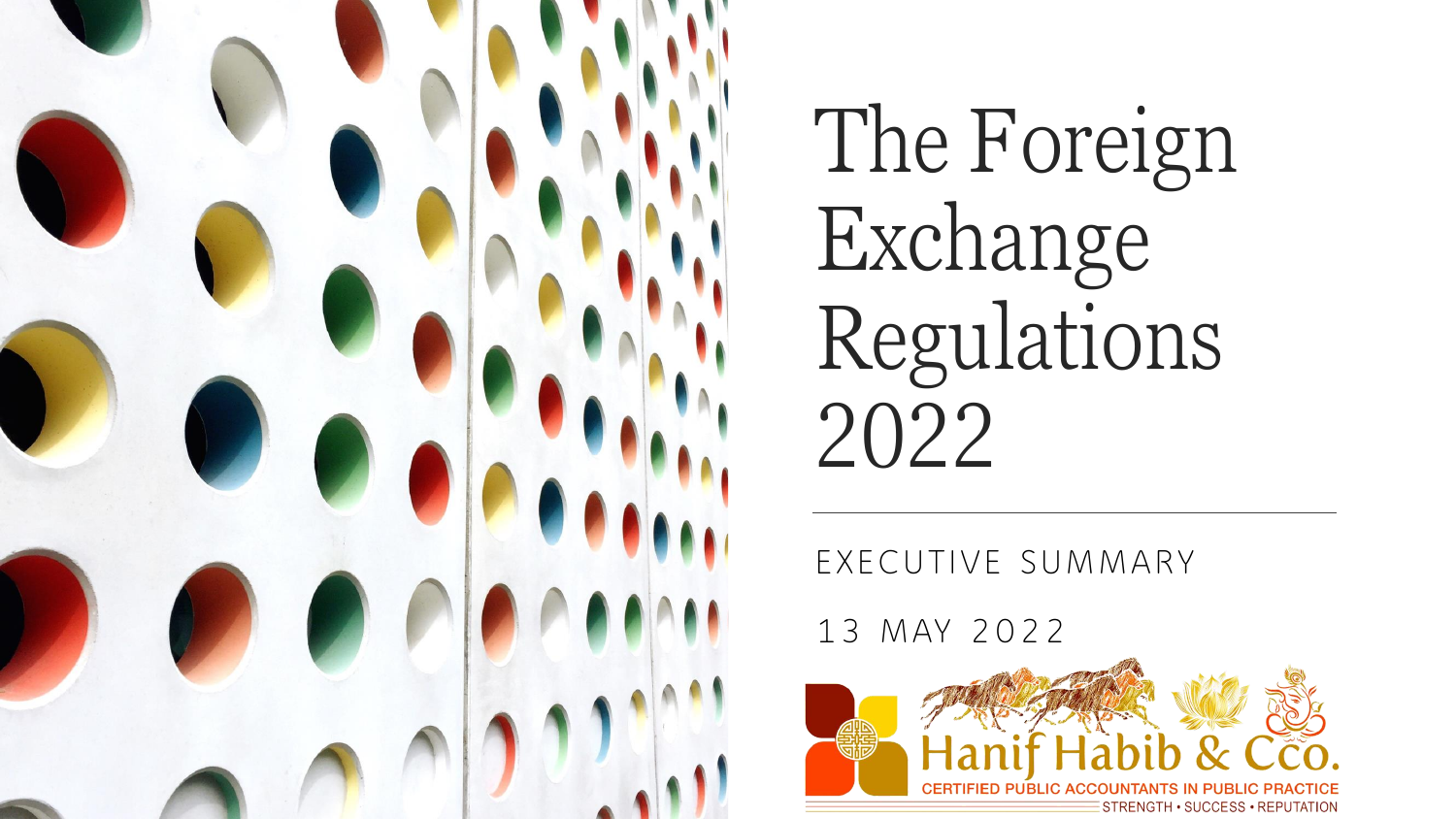#### **Persons travelling out of Tanzania**

➢Any person travelling out of Tanzania can only buy foreign currency from a registered financial institution or bureau de change to the maximum value (or equivalent) of \$10,000/-, that too upon submission of relevant travel documents.

➢Any person travelling into or out of Tanzania with any currency exceeding in value (or equivalent) of \$10,000/ will be required to declare the same at the port of entry or exit (respectively)

#### **Residents operating bank accounts out of Tanzania**

➢A resident of the United Republic of Tanzania is not allowed to open/maintain a bank account outside Tanzania.

#### **Gold:**

No person apart from those permitted by the Governor of Bank of Tanzania shall deal in gold as currency.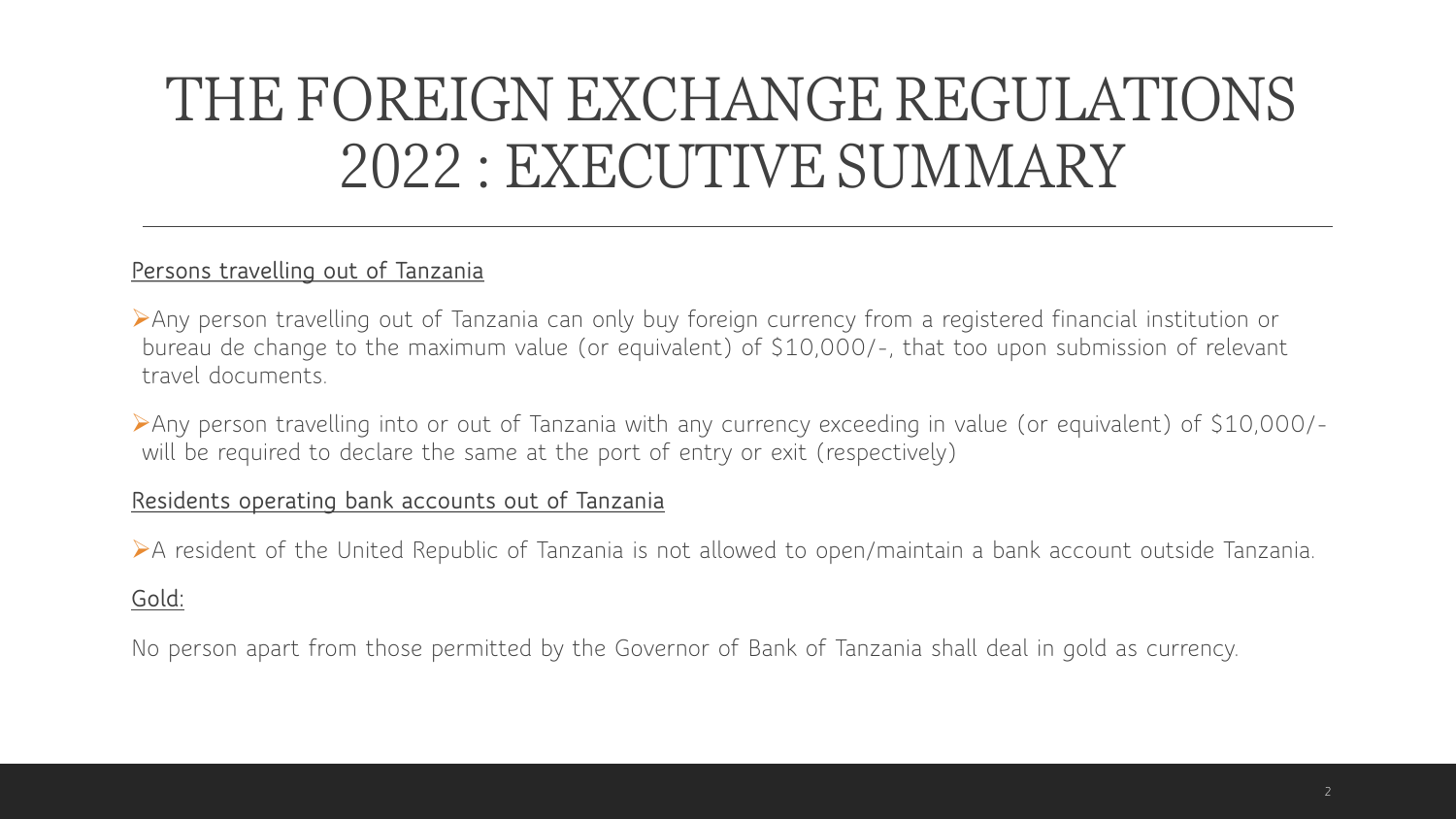### **Exporters**

➢All exporters operating in Tanzania to receive proceeds of their export sales in foreign currency via banks in which they maintain their business bank account(s) and not otherwise.

➢Any person residing in Tanzania who has to receive money from a person residing out of Tanzania shall receive such monies via registered financial institutions and not otherwise.

➢All exporters have a duty to provide to their bankers all relevant export related documents within 7 days following completion of customs export procedures.

➢Payment terms for all exports now limited by law to 90 days and not otherwise. Any delay or shortfall in payment from customer to be explained in writing by exporter to his/her banker, who then is obliged by law to submit this information to Bank of Tanzania in prescribed format.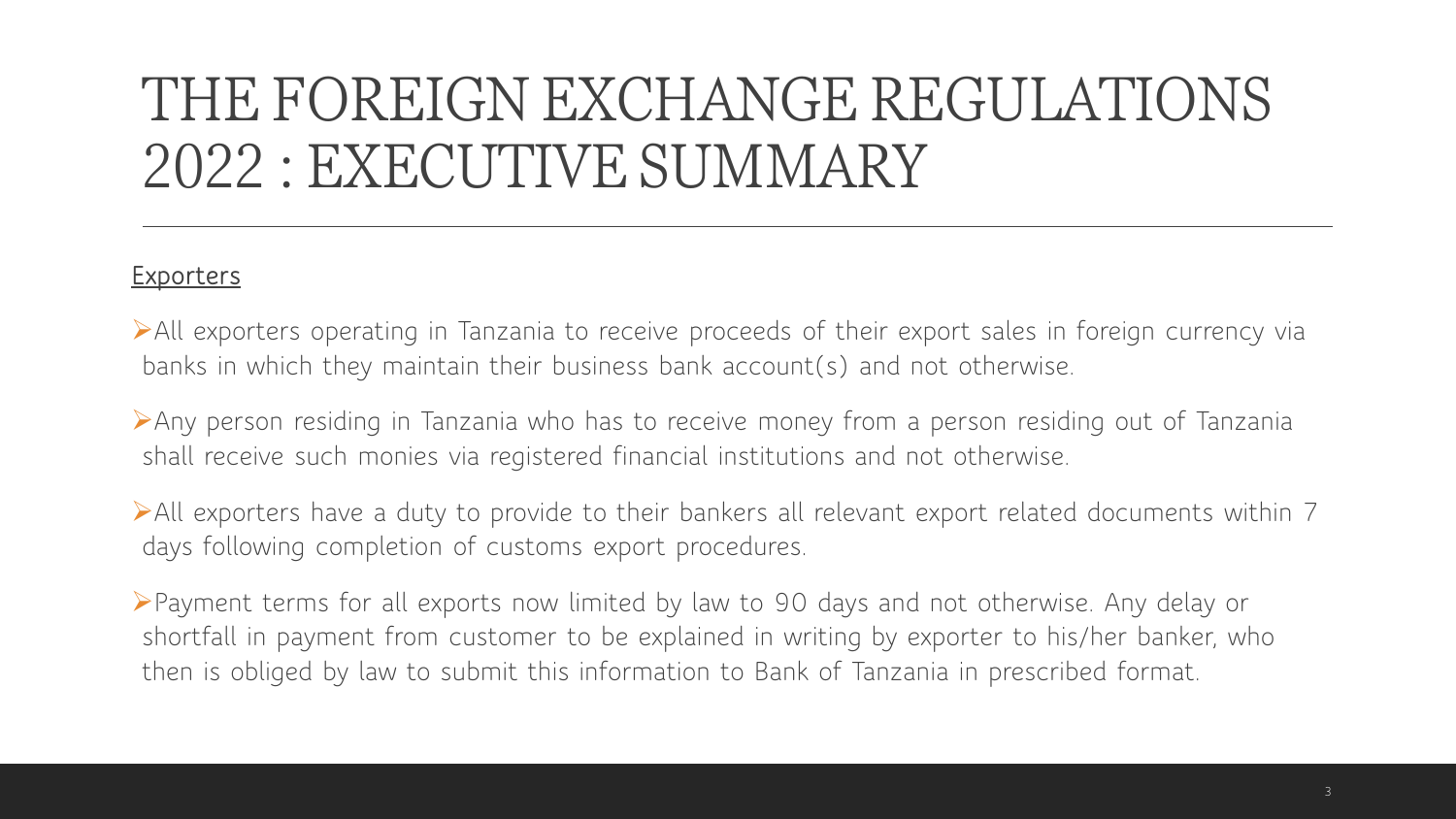### **Right of offset with foreign creditors**

➢There will be no right of offset between associated companies for export related transactions.

#### **Tanzanian currency notes**

➢Tanzanian currency notes cannot be taken out of Tanzania without the approval of Governor of the Bank of Tanzania.

#### **Importers**

➢All goods to be imported into Tanzania should arrive within 90 days from the date of payment. If the goods do not arrive, the same has to be informed by the importer to his/her banker within 14 days of expiry of the 90 days arrival time period. Where the importer fails to report non-arrival of goods to his/her banker, the banker shall cease to provide foreign currency to the importer until the matter is resolved.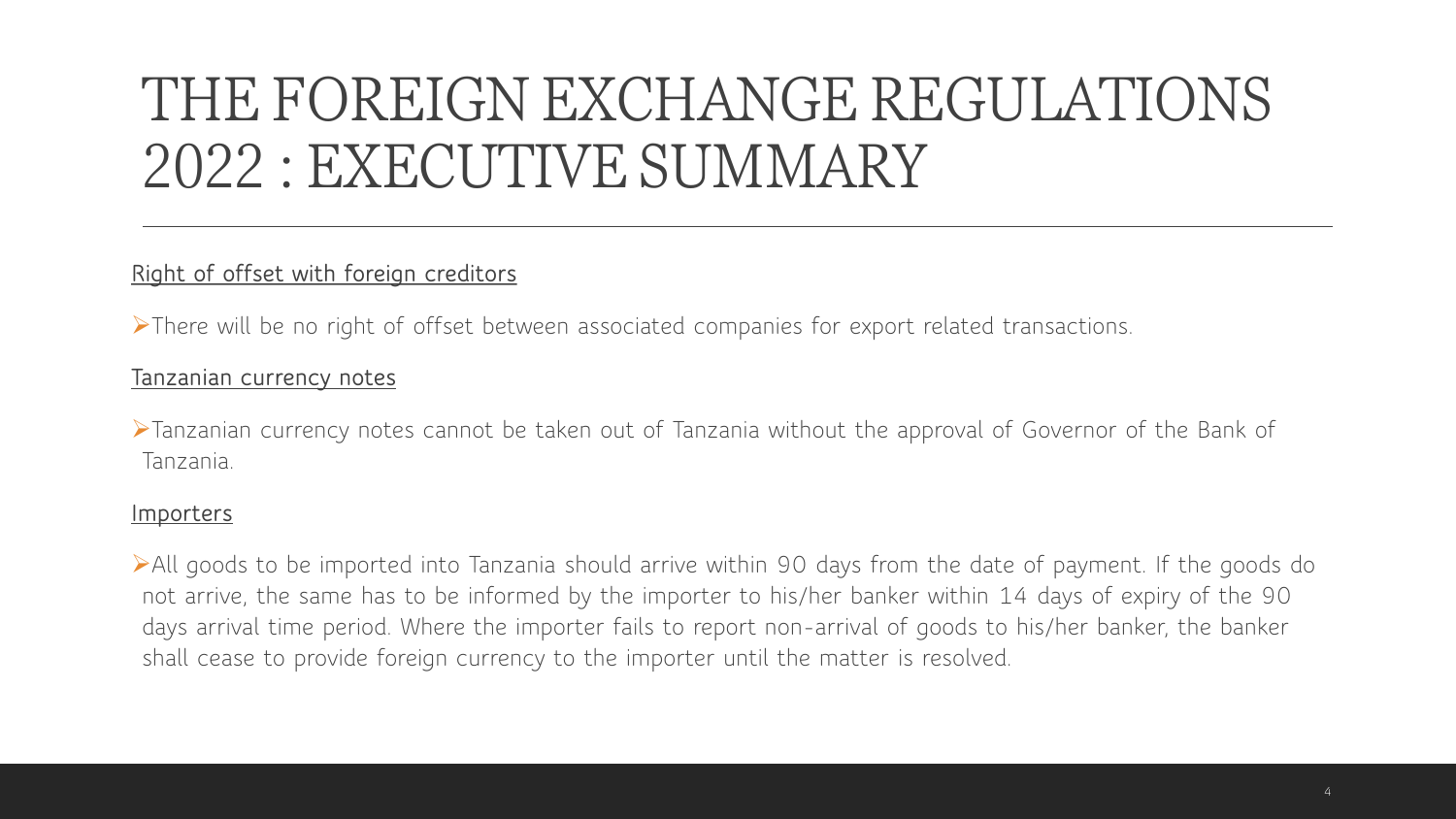### **Schedule of documents required to be submitted to the bank for remission of foreign**

#### **currencies outside Tanzania:**

| Purpose                                                             | Documentary evidence required                                                                                                                            |
|---------------------------------------------------------------------|----------------------------------------------------------------------------------------------------------------------------------------------------------|
| Education or medical                                                | Letter or invoice from service provider out of Tanzania                                                                                                  |
| Living allowances                                                   | Passport copy of beneficiary, letter from beneficiary. Amount of each remittance for living allowances should<br>not exceed \$10,000/- or its equivalent |
| Remittance by expatriates for various<br>purposes                   | Work permit copy and employment contract with employer in Tanzania                                                                                       |
| Retirement benefits of expatriates                                  | Work permit copy and employment contract with employer in Tanzania                                                                                       |
| Insurance or reinsurance                                            | Approval letter from Commissioner of Insurance                                                                                                           |
| Consultancy, management or royalty<br>payments                      | Agreement with supplier, invoice copy, tax clearance letter from Tanzania Revenue Authority                                                              |
| Other transactions not specifically mentioned<br>in the Regulations | Supporting documents as requested by the banker                                                                                                          |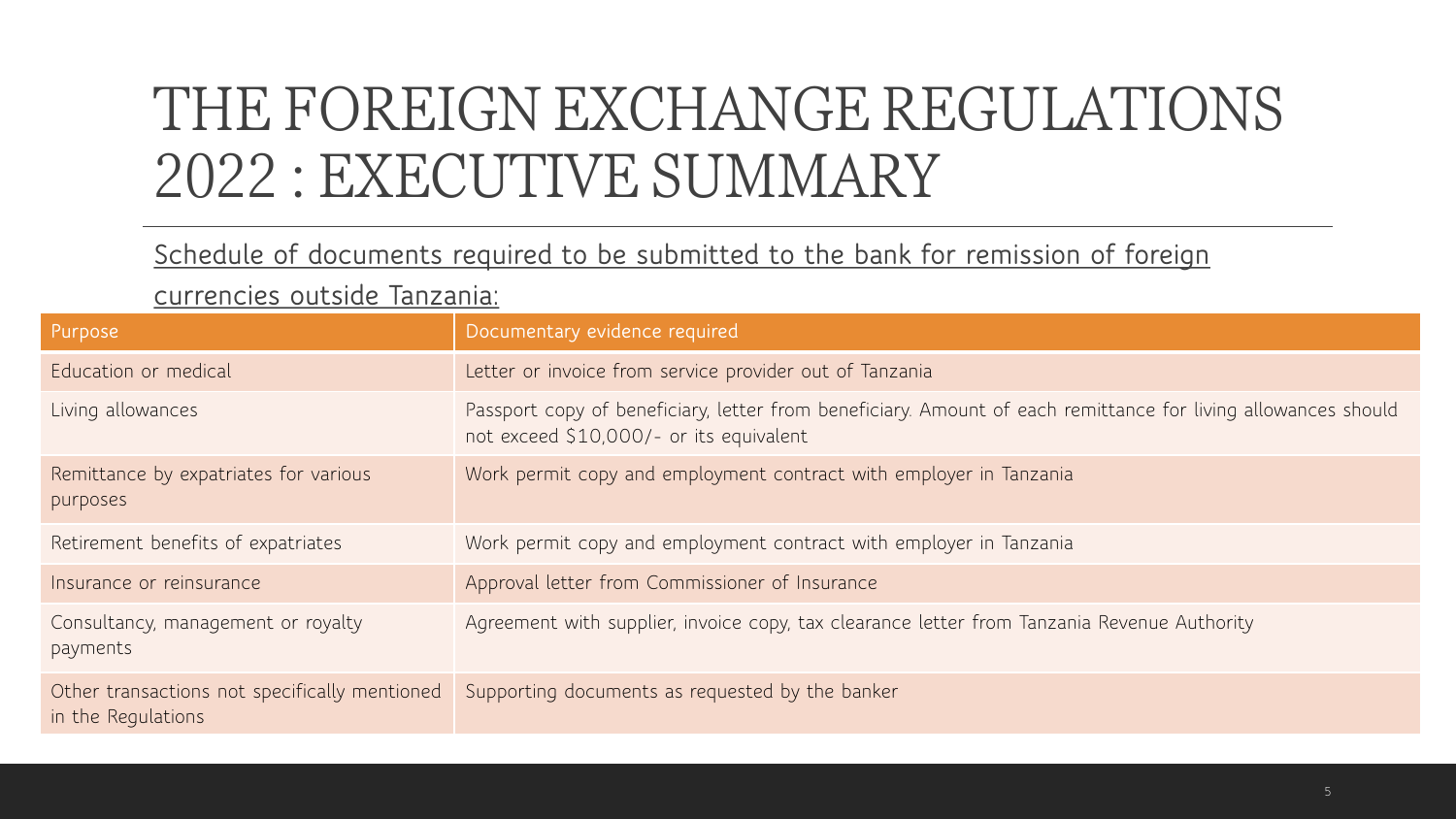#### **Dividends to foreign shareholders**

➢All remittances out of Tanzania for dividends and profit repatriation to foreign shareholders requires the transferor to submit the following documents to his/her banker:

➢ Audited financial statements or dividend payment notice along with board resolution/annual general meeting minutes; and

➢ Tax clearance certificate from Tanzania Revenue Authority.

#### **Investments and funding by non-residents**

➢Non residents cannot purchase, sell or transfer government securities.

➢Non residents can purchase, sell or transfer non-government securities. For this purpose, they must maintain an account with registered financial institution in Tanzania.

➢Capital injected by non-residents in Tanzania cannot be converted to debt at later stage and therefore cannot be repatriated unless in an event of entity wind up.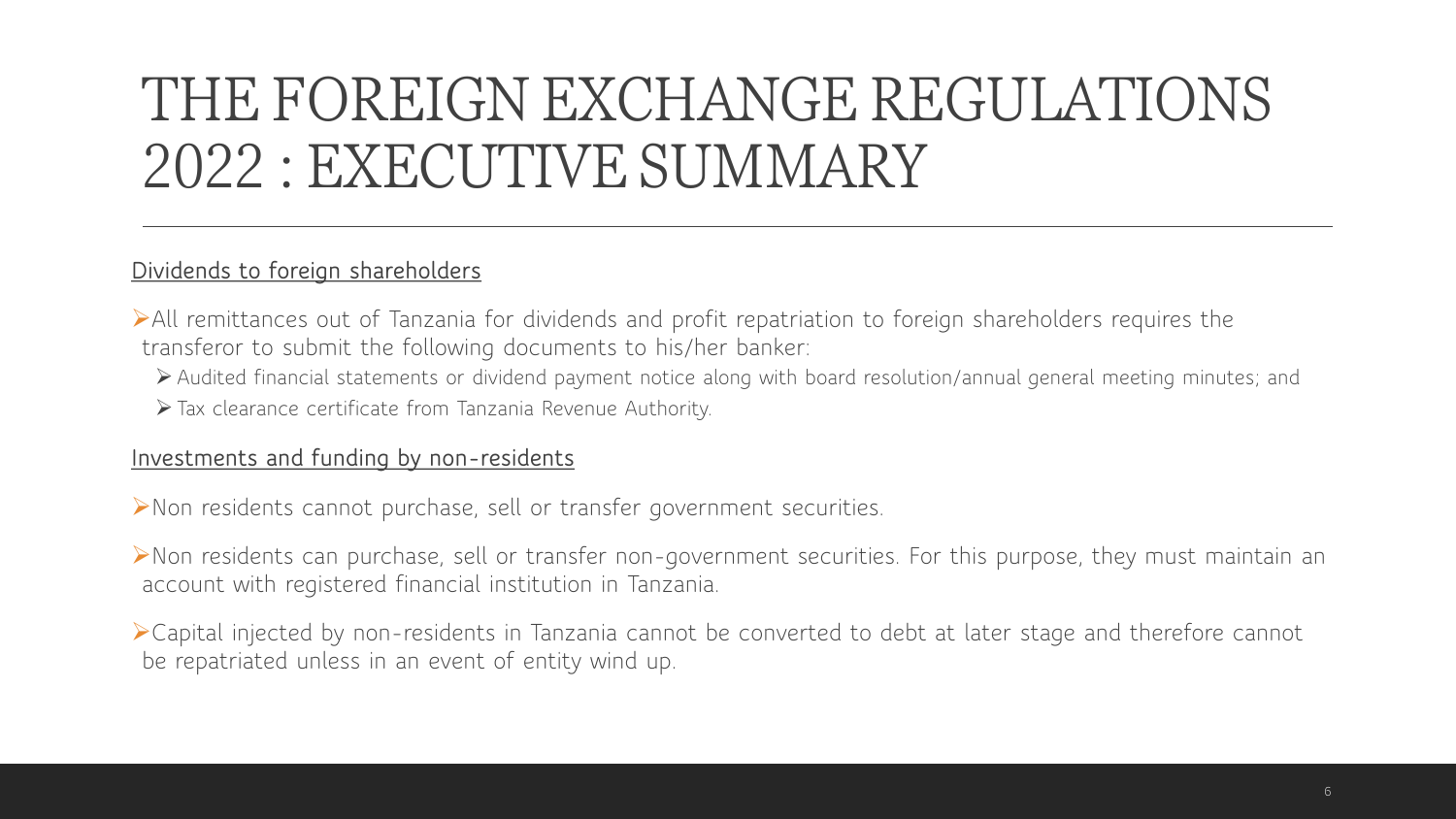## **Foreign Loans and Borrowings**

➢All loan agreements with foreign lenders whose tenure exceed 365 days shall be registered with the Bank of Tanzania and assigned a Debt Registration Number, which shall then be used for repayment purposes.

➢Failure to register foreign loans (whose tenure exceeds 365 days) with Bank of Tanzania shall attract penalty of Tshs. 1,000,000/- per day.

➢For loan registration purposes, borrower has to submit all relevant documents to his/her banker within 14 days upon earlier of either date of arrival of incoming funds (loan) or signed loan agreement.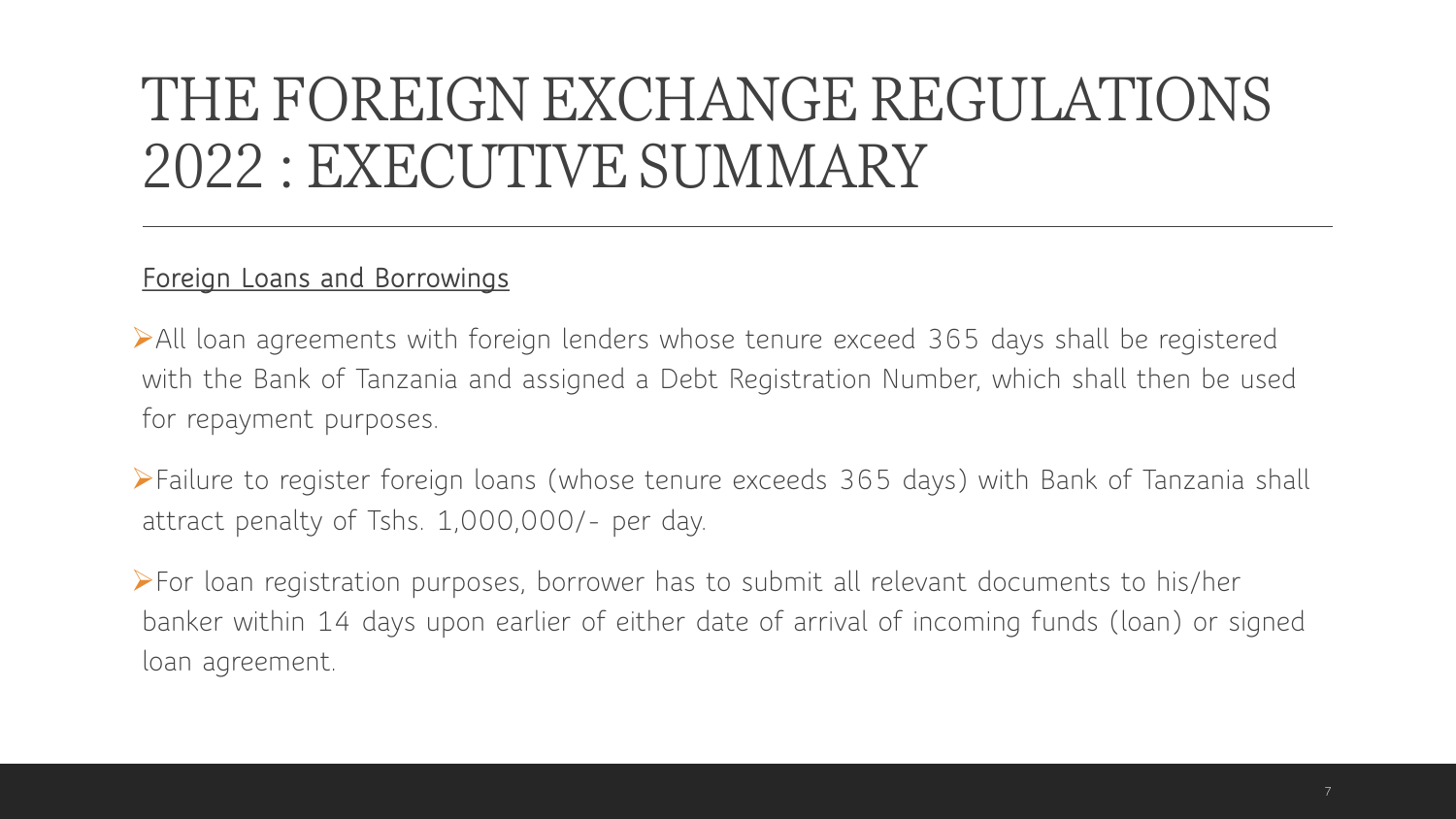➢The same procedural requirement applies to where loan relates to asset financing arrangement (where funds move directly from the lender to the supplier of the borrower).

➢Interest rate and other charges including loan repayment terms shall be commensurate with prevailing market conditions and conducted at arm's length level and not otherwise.

➢Bank of Tanzania reserves the right to refuse to register any foreign loan if it fails to comply with any requirement under this law.

### **Investment by residents in real estate out of Tanzania**

➢The law permits residents to acquire real asset assets out of Tanzania in a prescribed territory provided approval of Bank of Tanzania is obtained, the necessary tax clearances are obtained and relevant supporting documents are available. For this purpose, remittances out of Tanzania should be made through registered financial institution.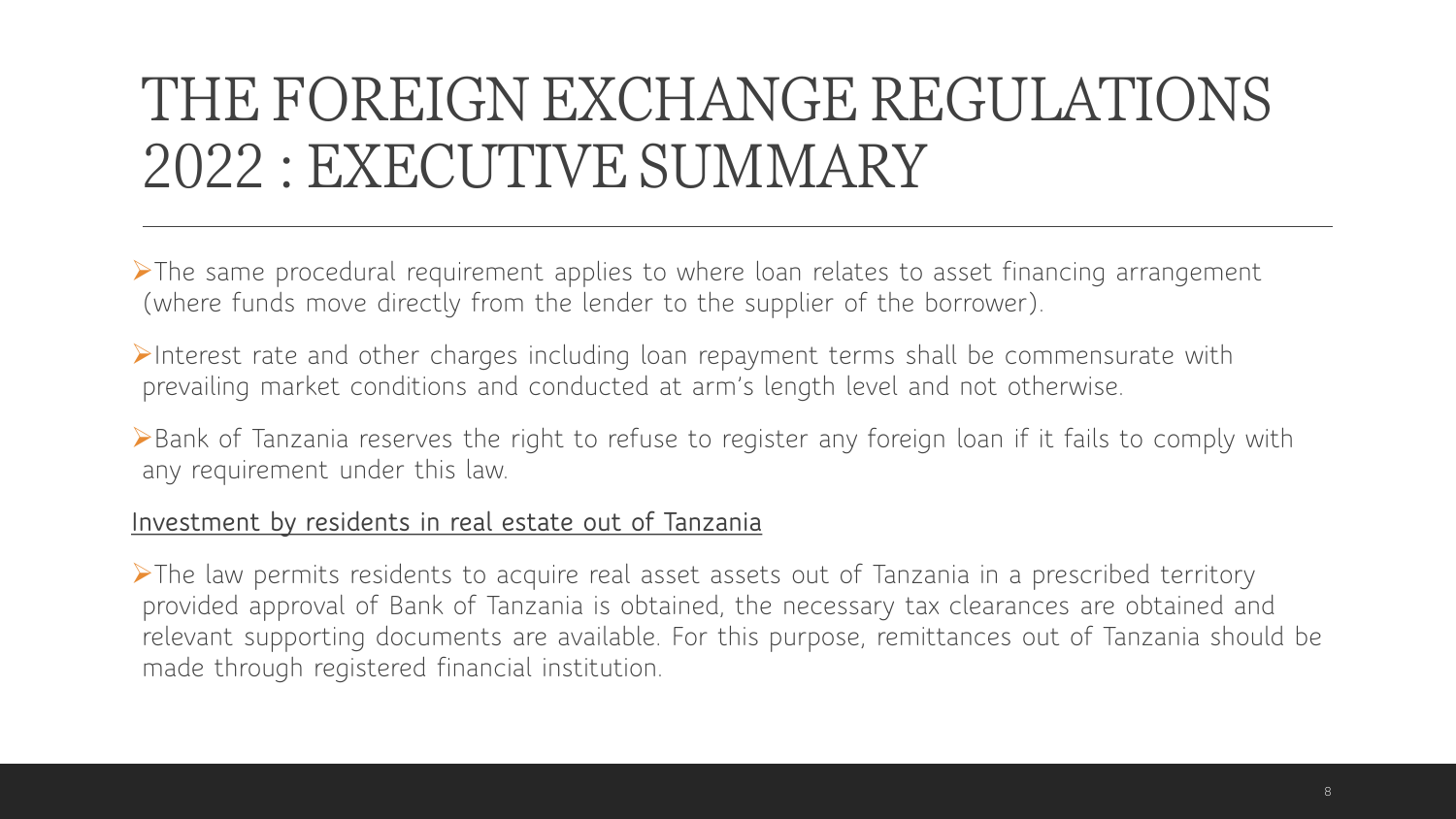## **Proceeds from life assurance policy**

➢Proceeds from life assurance policy acquired overseas is permissible to be transferred into or out of Tanzania.

## **Others**

This law replaces the Foreign Exchange Regulations of 1998 and the Foreign Exchange (Listed Securities) Regulations of 2003.